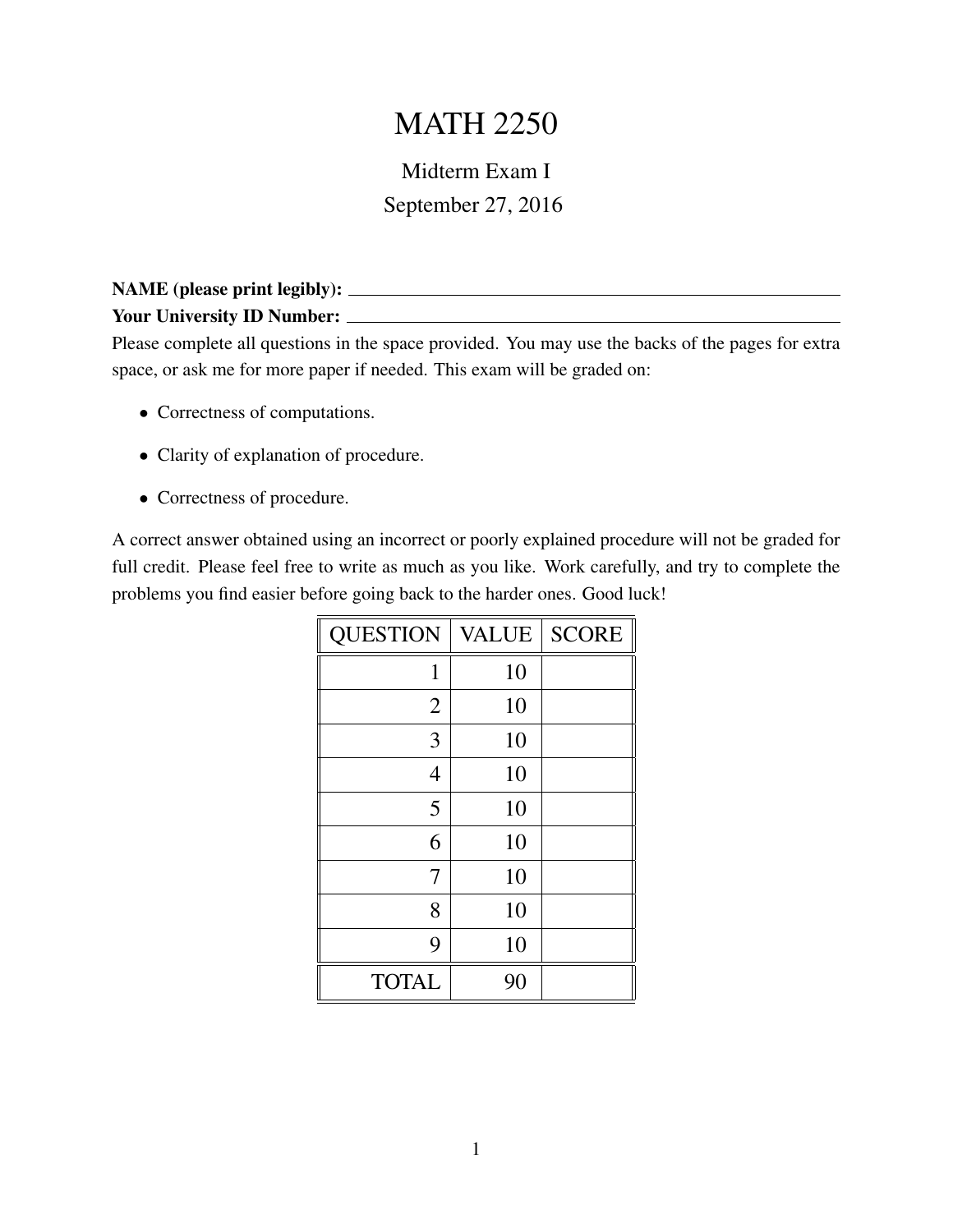1. (10 points) Find the derivative

$$
\frac{\mathrm{d}}{\mathrm{d}x}(\cos(1-2x))^4
$$

ANSWER:

2. (10 points) Find the derivative

$$
\frac{\mathrm{d}}{\mathrm{d}x}\ln(\sin^2x)
$$

ANSWER:

3. (10 points) Find the derivative

$$
\frac{\mathrm{d}}{\mathrm{d}x}\arcsin(x^2)
$$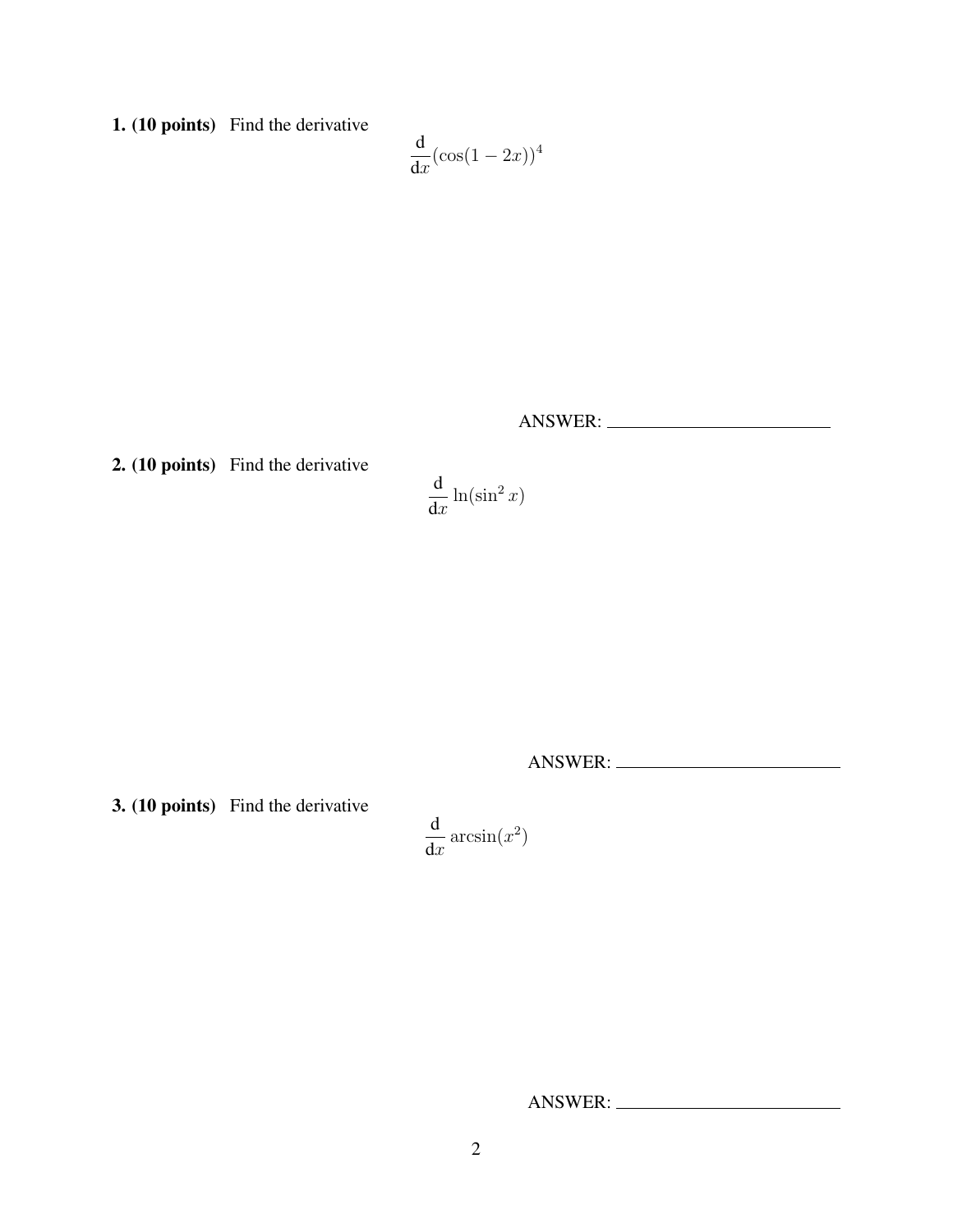4. (10 points) Use the definition of the derivative as a limit to find the derivative

$$
\frac{\mathrm{d}}{\mathrm{d}x}1/x
$$

Note: You should check your answer using our usual methods, but you won't get credit for evaluating the derivative without doing the limit.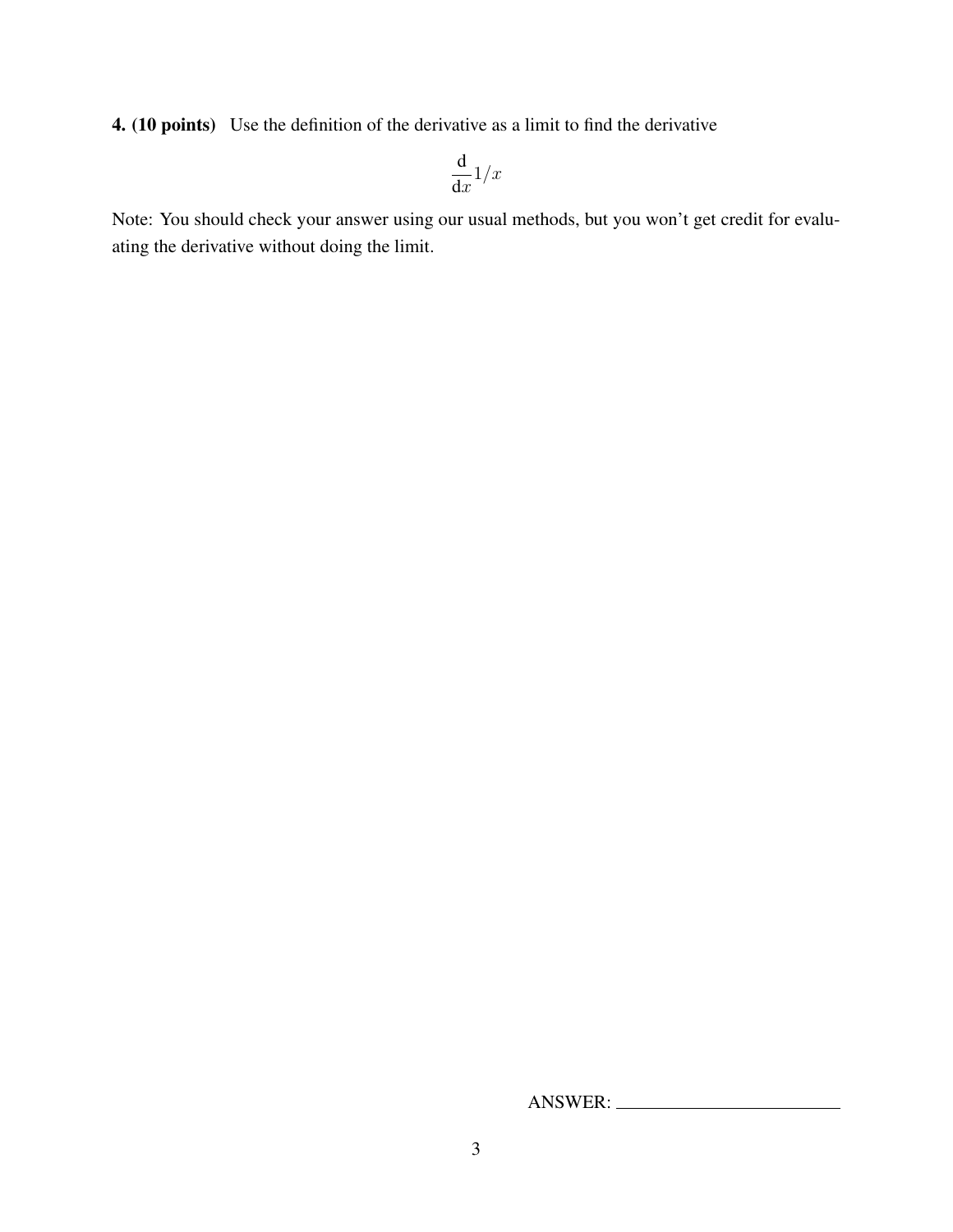**5.** (10 points) Use implicit differentiation to find  $\frac{dy}{dx}$  knowing

$$
x^2 + xy + y^2 - 5x = 2
$$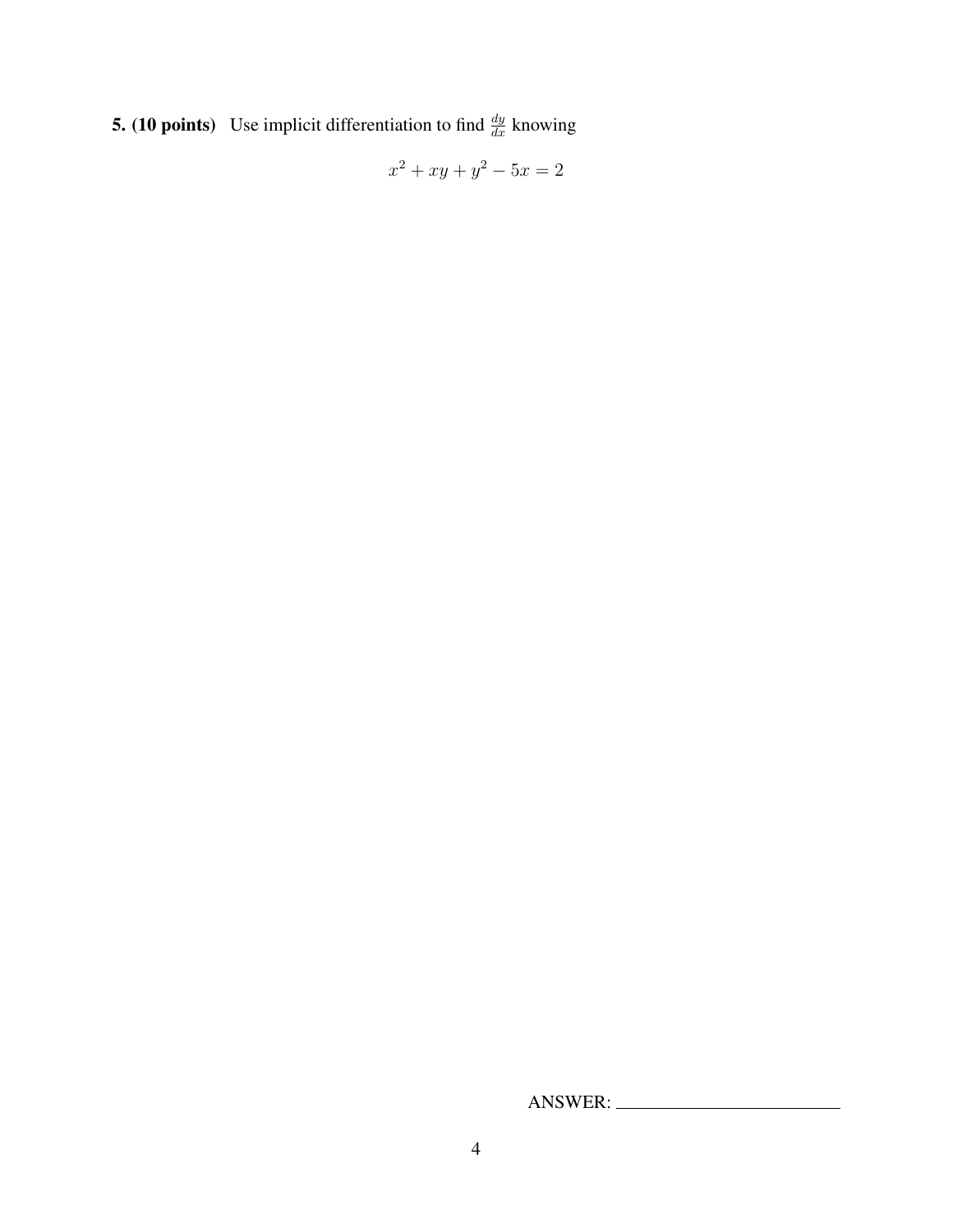**6.** (10 points) Suppose you know the following information about  $f(x)$ :

|  | $x$ $f(x)$ $f'(x)$ $f''(x)$ |
|--|-----------------------------|
|  | 2 3.44 7.44 -11.96          |
|  | $3, 6.44, -7.74, -100.46$   |

Estimate  $f(2.1)$  as accurately as you can. (Bonus credit: Estimate in more than two ways!)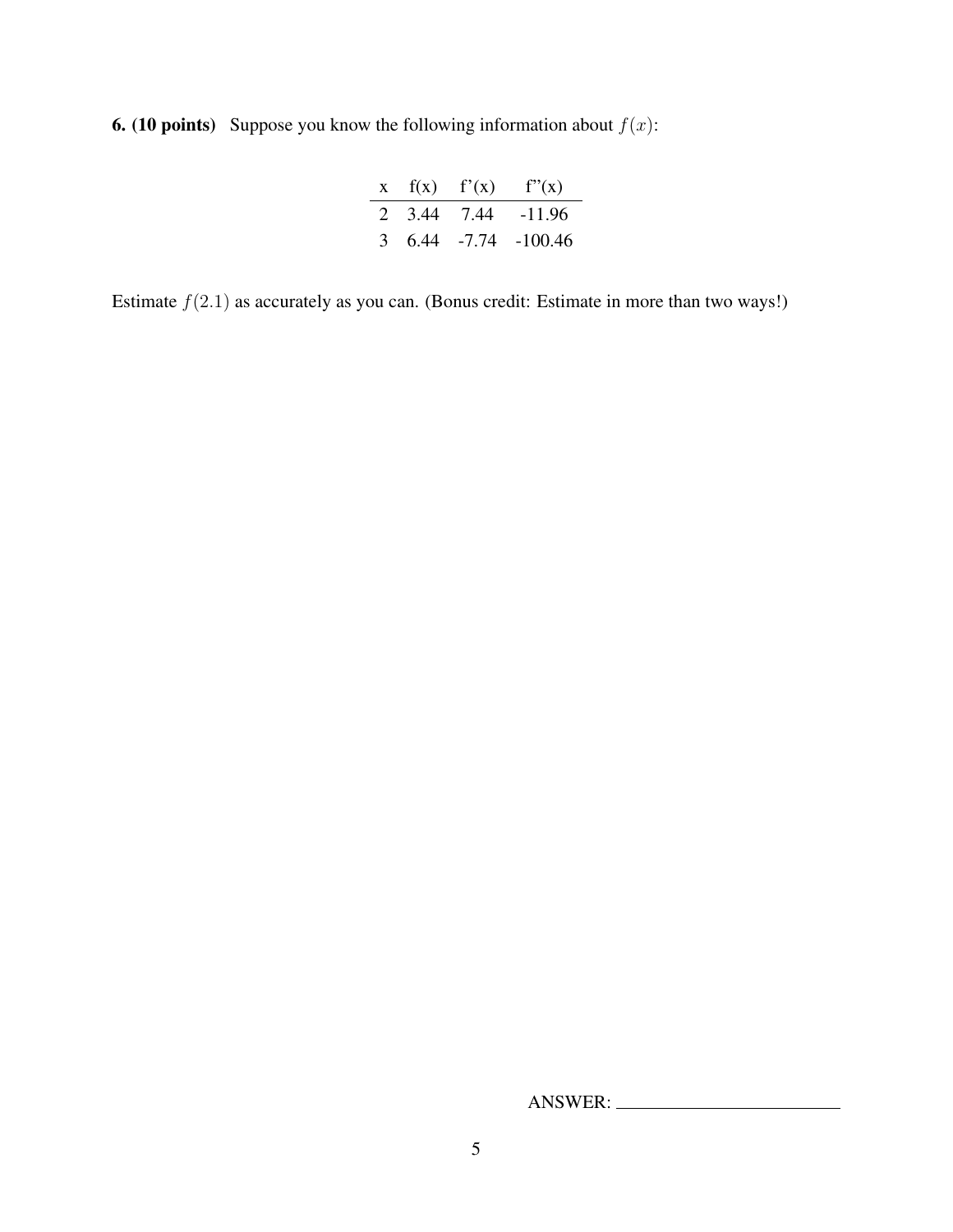7. (10 points) Use logarithmic differentiation to compute

$$
\frac{\mathrm{d}}{\mathrm{d}x} \frac{2(x^2+1)}{\sqrt{\cos 2x}}
$$

Note: Half credit for doing the problem (correctly) without logarithmic differentiation (but I promise that's much harder!).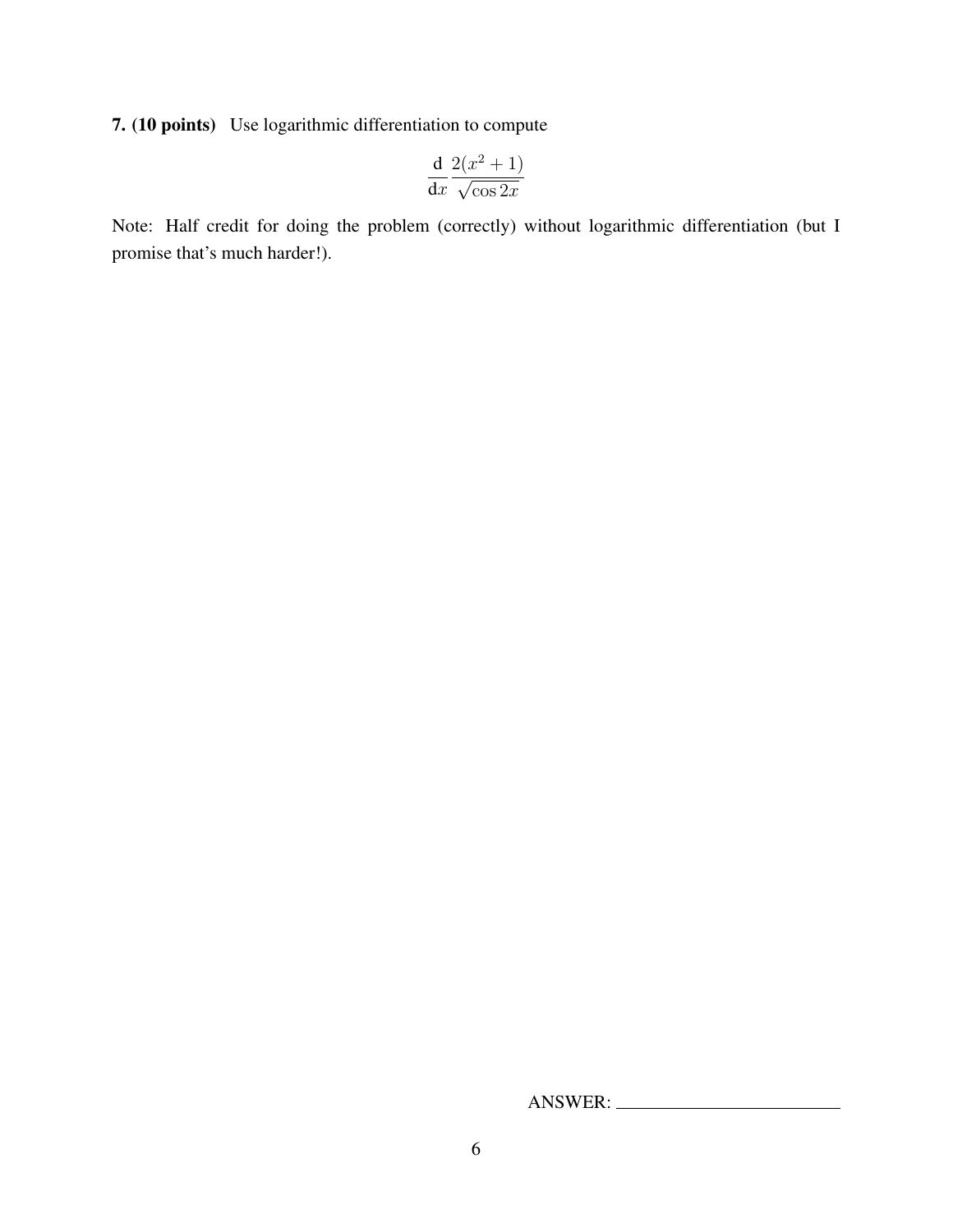8. (10 points) If two resistors of resistance  $R_1$  and  $R_2$  are connected in parallel, the overall resistance is given by

$$
R = \frac{1}{R_1} + \frac{1}{R_2}.
$$

At a particular time,  $R_1 = 75$ ,  $R_2 = 50$ ,  $\frac{d}{dt}R_1 = 1/2$  and  $\frac{d}{dt}R_2 = -5$ . Find R and  $\frac{d}{dt}R$ .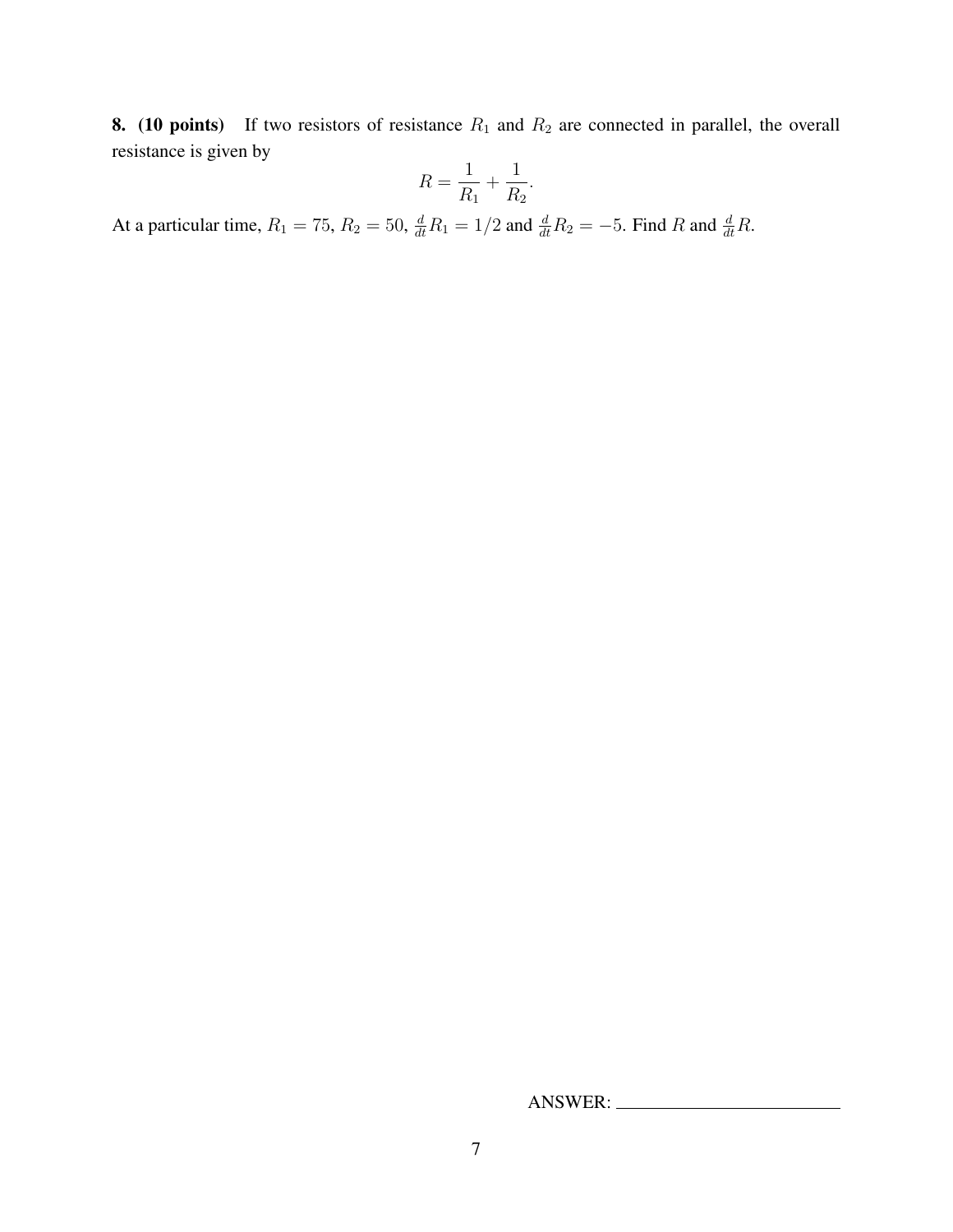9. (10 points) We know that

$$
\frac{\mathrm{d}}{\mathrm{d}x}f(x)g(x) = f'(x)g(x) + f(x)g'(x)
$$

Find formulas for the second derivative

$$
\frac{d^2}{dx^2}f(x)g(x)
$$

and the third derivative

$$
\frac{d^3}{dx^3}f(x)g(x).
$$